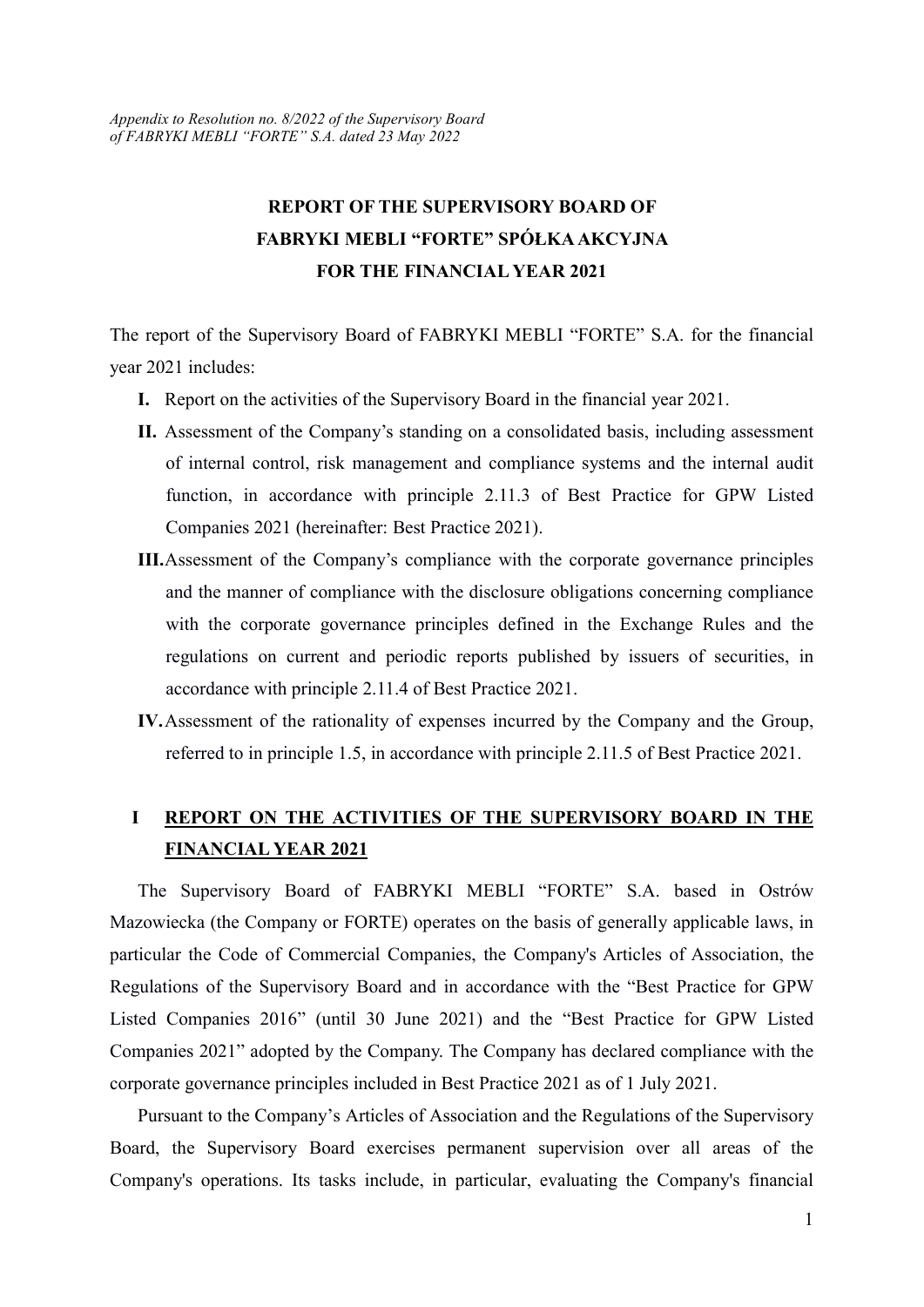statements and Management reports on the Company's operations in terms of their compliance with the books of account, documents and facts, and Management Board's proposals for distribution of profit or coverage of loss, as well as presenting an annual written report on the results of such assessment to the General Meeting.

 The Supervisory Board and the Management Board of FABRYKI MEBLI "FORTE" S.A. work together especially at meetings of the Supervisory Board, following generally applicable laws and internal regulations.

 The Supervisory Board of FABRYKI MEBLI "FORTE" S.A. consists of Members appointed for a joint four-year term of office for the years 2018-2022. In 2021, the Supervisory Board was composed of the following persons:

- Stanisław Krauz – until 9 October 2021,

- Zbigniew Mieczysław Sebastian,
- Jerzy Smardzewski,
- Paweł Szczepiórkowski,
- Jacek Tucharz,
- Bernard Woźniak.

Mr Zbigniew Sebastian acts as Chairman of the Supervisory Board and Mr Bernard Woźniak as Vice-Chairman of the Supervisory Board.

 The independence criteria defined in principle 2.11.1 of Best Practice 2021 were met in 2020 by the following Members: Jerzy Smardzewski, Piotr Szczepiórkowski, Jacek Tucharz and Bernard Woźniak.

In the reporting period, i.e. from 1 January to 31 December 2021, the Supervisory Board held nine meetings, including five meetings by videoconference and four meetings by written procedure, at which it adopted 33 resolutions regarding, inter alia:

- 1. selection of an audit firm to audit the statutory financial statements of FABRYKI MEBLI "FORTE" S.A. and of the FABRYKI MEBLI "FORTE" S.A. Group,
- 2. approval of the FABRYKI MEBLI "FORTE" S.A. Internal Audit Activity Report for 2020,
- 3. approval of the FABRYKI MEBLI "FORTE" S.A. Internal Audit Plan for 2021,
- 4. approval of the FABRYKI MEBLI "FORTE" S.A. Group Plan for 2021,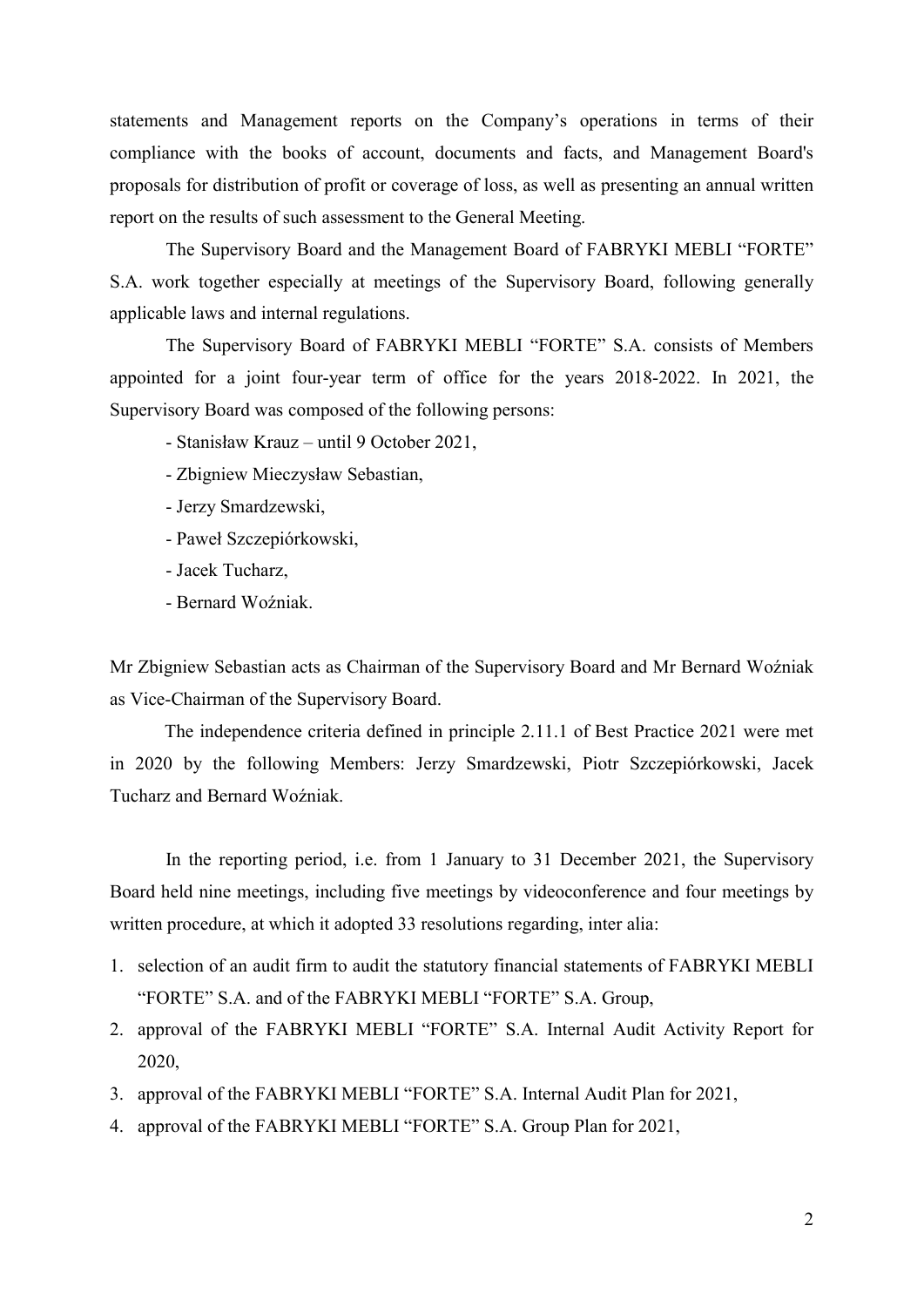- 5. assessment of the Management Report on the operations of the FABRYKI MEBLI "FORTE" S.A. Group in the financial year 2020, including the Management Report on the operations of FABRYKI MEBLI "FORTE" S.A. in the financial year 2020, and the financial statements of FABRYKI MEBLI "FORTE" S.A. for the financial year 2020 and the consolidated financial statements of the FABRYKI MEBLI "FORTE" S.A. Group for the financial year 2020,
- 6. approval of the Report on the activities of the Supervisory Board of FABRYKI MEBLI "FORTE" S.A. in the financial year 2020,
- 7. assessment of the Management Board's proposal for the distribution of net profit of FABRYKI MEBLI "FORTE" S.A. for the financial year 2020 and allocation of part of capital reserves for payment of dividend,
- 8. submission of a report on the results of the assessment of the following documents to the Annual General Meeting of FABRYKI MEBLI "FORTE" S.A. for approval: the financial statements of FABRYKI MEBLI "FORTE" S.A. for the financial year 2020 and the consolidated financial statements of the FABRYKI MEBLI "FORTE" S.A. Group for the financial year 2020 and the Management Report on the operations of the FABRYKI MEBLI "FORTE" S.A. Group in the financial year 2020, including the Management Report on the operations of FABRYKI MEBLI "FORTE" S.A. in the financial year 2020 and the Management Board's proposal for the distribution of net profit of FABRYKI MEBLI "FORTE" S.A. for the financial year 2020,
- 9. approval of the Report on remuneration of Members of the Management Board and of the Supervisory Board of FABRYKI MEBLI "FORTE" S.A. for financial years 2019-2020,
- 10. assessment of matters included in the agenda of the Annual General Meeting of FABRYKI MEBLI "FORTE" S.A.,
- 11. approval of the Procedure for periodic assessment of significant transactions made within the ordinary course of business of FABRYKI MEBLI "FORTE" S.A., with related entities,
- 12. approval of the Report on periodic assessment of significant transactions made within the ordinary course of business from 1 December 2019 to 31 December 2020,
- 13. consent for FABRYKI MEBLI "FORTE" S.A. to conclude loan agreements with FORTE BRAND Sp. z. o.o,
- 14. consent for FABRYKI MEBLI "FORTE" S.A. to conclude a lease agreement with HE2 Janki 2 Sp. z o.o,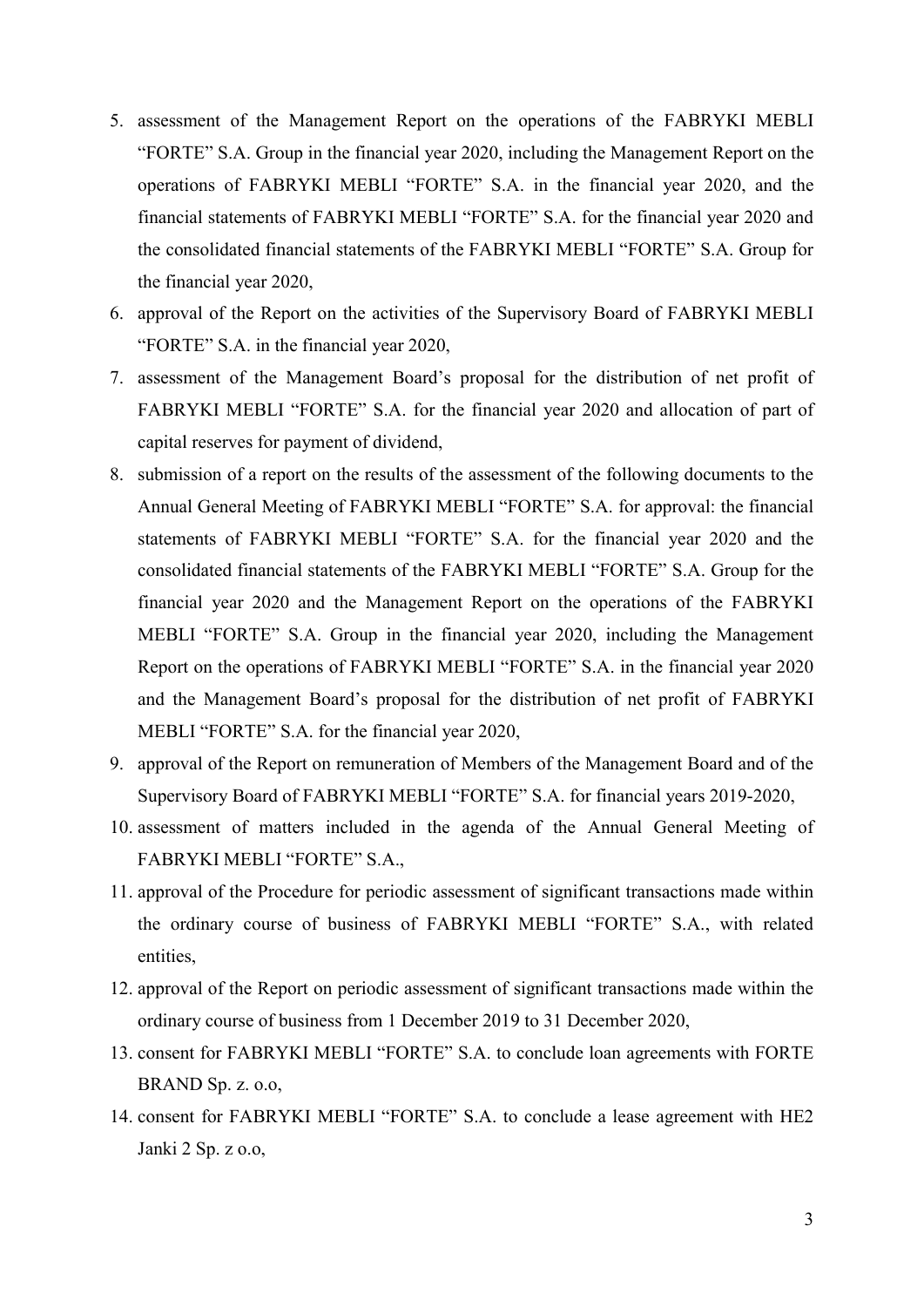- 15. consent for a Member of the Management Board of FABRYKI MEBLI "FORTE" S.A. to act as a Member of the Supervisory Board at YESTERSEN Sp. z. o.o,
- 16. consent to sell real property located in Hajnówka,
- 17. consent for FABRYKI MEBLI "FORTE" S.A. to establish a transmission easement in favour of Przedsiębiorstwo Energetyki Cieplnej w Suwałkach Sp. z o.o,
- 18. adoption of the uniform text of the Articles of Association of the Company,
- 19. amendments to the Internal Audit Charter of FABRYKI MEBLI "FORTE" S.A.,
- 20. opinion on draft resolutions to be discussed at the Extraordinary General Meeting of FABRYKI MEBLI "FORTE" S.A.,
- 21. payment of advances on bonuses for Members of the Management Board for 2020 and 2021,
- 22. compensation of remuneration for Members of the Management Board of FABRYKI MEBLI "FORTE" S.A. for the period from 1 April to 15 June 2020,
- 23. changes to the rules for calculating remuneration of Members of the Management Board.

In 2021, the work of the Supervisory Board focused on issues of significant importance to the Company's business. The Supervisory Board looked at the key aspects of the Company's operations and the work of the Management Board. The scope of works subject to supervision, consultation and opinion of the Supervisory Board included significant areas of activity, such as assessment of the financial statements and Management reports on the Company's operations, as well as approval and consent for the Management Board to take certain actions reserved for the Supervisory Board. The Supervisory Board was regularly informed by the Management Board about ongoing activities, regularly reviewed financial performance and received up-to-date information on the situation of the Company and of the Group with respect to the SARS-CoV-2 coronavirus pandemic and on significant measures taken to prevent its negative effects.

Pursuant to the Act of 11 May 2017 on Statutory Auditors, Audit Firms and Public Oversight (consolidated text of 15 July 2020, Journal of Laws Dz. U. of 2020, item 1415), the Supervisory Board of the Company appointed an Audit Committee. The Audit Committee is composed of:

- Zbigniew Mieczysław Sebastian,
- Jerzy Smardzewski,
- Bernard Woźniak.

Mr Bernard Woźniak acts as Chairman of the Audit Committee.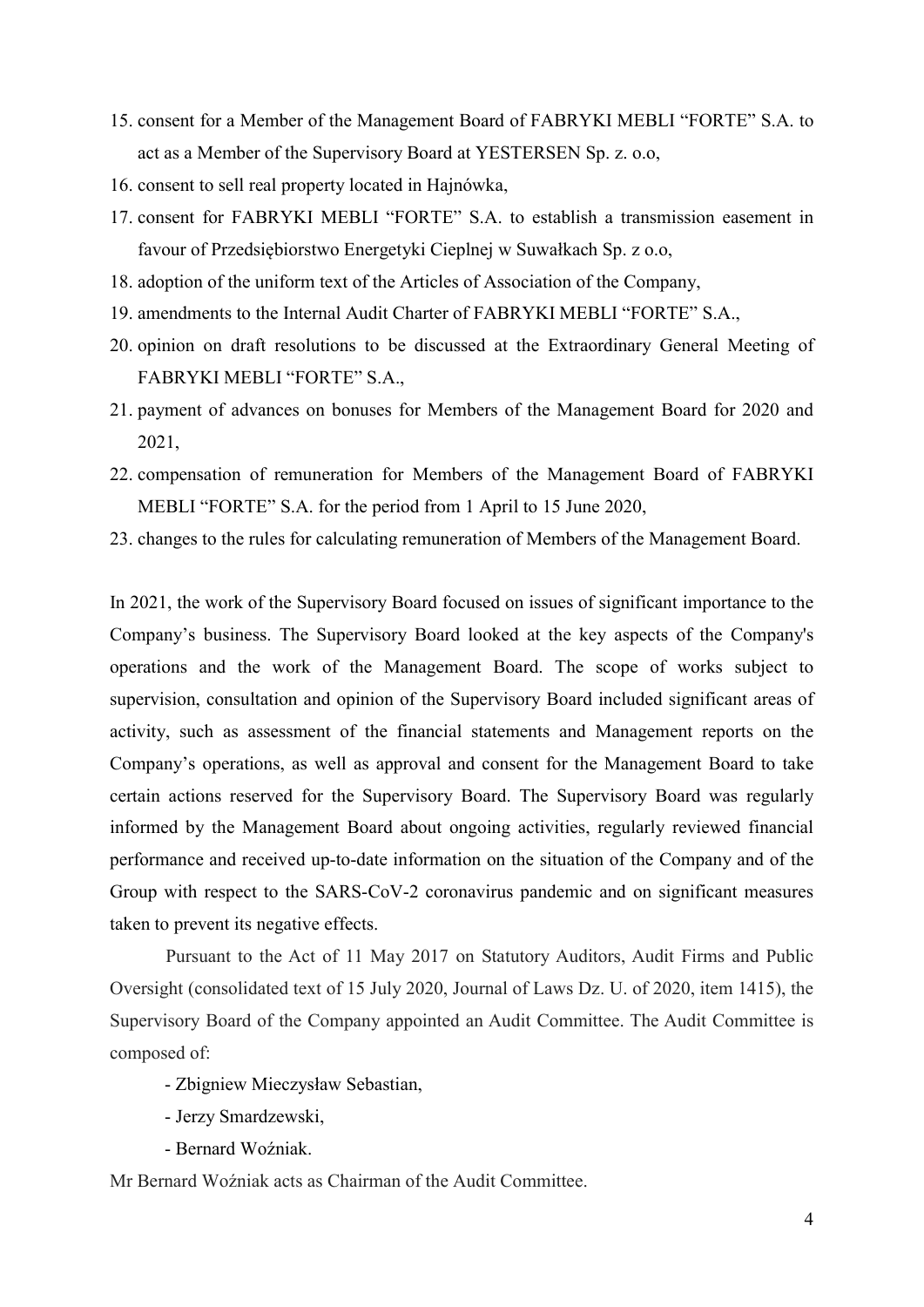Pursuant to Article 129 of the Act on Statutory Auditors, Audit Firms and Public Oversight (the Act):

- Zbigniew Sebastian and Jerzy Smardzewski have knowledge and skills in the industry in which the Company operates, as defined in Article 129(5) of the Act,
- Bernard Woźniak has knowledge and skills in accounting or auditing as defined in Article 129(1) of the Act and meets the independence criteria of Article 129(3) of the Act.

In the reporting period, the Audit Committee held remote meetings, i.e. videoconferences, convened by the Chairman of the Audit Committee. The Audit Committee held its meetings via Microsoft Teams. Four Audit Committee meetings were held in 2021. In 2021, the Audit Committee adopted resolutions on:

- recommendation regarding the selection of an audit firm to audit the statutory financial statements of FABRYKI MEBLI "FORTE" S.A. and of the FABRYKI MEBLI "FORTE" S.A. Group;

- approval of the Report on the activities of the Audit Committee from 1 January to 31 December 2020,

- recommendation for the Supervisory Board of FABRYKI MEBLI "FORTE" S.A. regarding amendments to the Internal Audit Charter of FABRYKI MEBLI "FORTE" S.A.,

The Audit Committee discussed at its meetings in particular the following issues:

- recommendation for the Supervisory Board regarding the selection of an audit firm,

- results of a review of the most important risks for FORTE and the FORTE Group, in particular the risks that may affect the financial statements of the Company and of the Group,

- internal control and audit as a broadly understood process of preparing the financial statements of the Company and of the Group,

- information on the progress of work on the preparation of semi-annual and annual financial statements of FORTE and of the Group,

- Internal Audit plans for the given year and the report on the activities of Internal Audit of FABRYKI MEBLI "FORTE" S.A.,

- recommendations regarding amendment to the Company's Internal Audit Charter.

In 2021, the Audit Committee held one meeting with the auditor auditing the Company's and Group's financial statements for 2020, i.e. KPMG Audyt Spółka z ograniczoną odpowiedzialnością sp. k., and three meetings with the new auditor authorised to audit the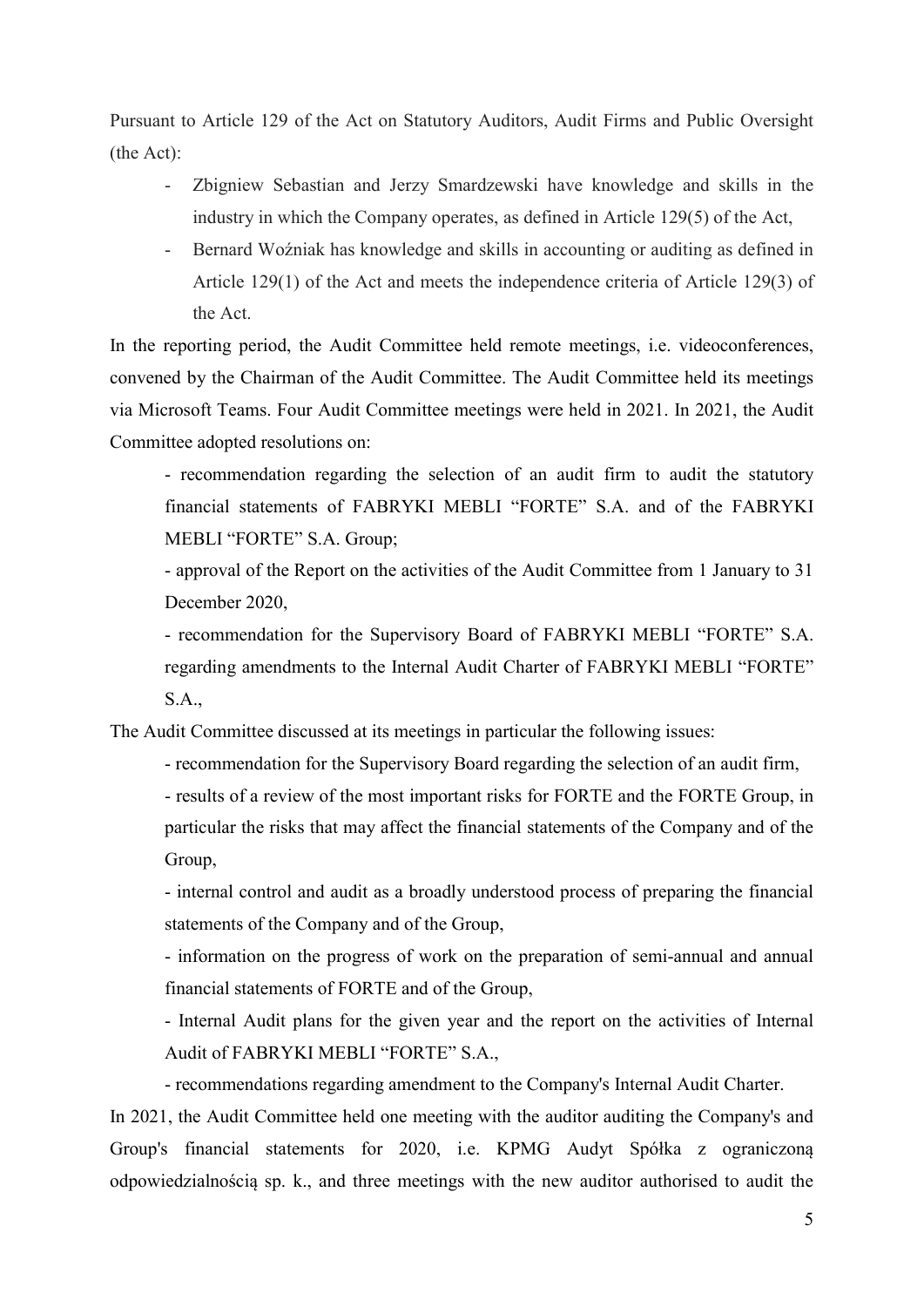Company's and Group's statutory financial statements starting from the financial year 2021, i.e. MAZARS AUDYT Sp. z o. o. based in Warsaw. During the meetings with the auditors, members of the Audit Committee were provided with extensive information, including information on the auditors' work on the reports being prepared. The auditors informed members of the Audit Committee with the independence policy, the Global Independence Monitoring System and the auditor's independence culture and the international requirements of the IFAC Code of Ethics, presented the key areas of the audit and the methodology of the audit work. The auditors prepared and provided the Audit Committee with the following documents:

- "Additional report for the Audit Committee. Summary of the audit of the financial statements for the year ended 31 December 2020",

- "Summary of the review of the interim financial statements as of 30 June 2021",

- "Pre-audit conclusions. Audit plan for the financial statements prepared as of 31 December 2021".

The auditors discussed and presented the progress of work on the Company's and the Group's financial statements and the auditors' approach to the audit, including risk and materiality assessment.

The Audit Committee meetings were attended by persons responsible for preparing the Company's and Group's financial statements, i.e. Management Board Member responsible for the Company's finances and Director of the Finance Department – Chief Accountant, as well as Director of the Internal Control and Audit Department. Members of the Audit Committee were informed about the most significant risks occurring in the Company that may affect the Company's and the Group's financial statements and about the progress of work on preparing the financial statements. The Internal Control and Audit Audit Department worked together with the Audit Committee by, among others, providing information about the internal control system, the risk management system and the ongoing activities of the Control and Internal Audit Department as well as on internal audits carried out in 2021 and on the results of the 2021 Internal Audit Quality Assurance and Improvement Programme. Director of the Internal Control and Audit Department of the Company presented a report on the activities of the Audit Department in 2021 and presented the issues that she plans to include in the internal audit in 2022 and also presented the proposed amendments to the Company's Internal Audit Charter.

Both the Supervisory Board and the Audit Committee performed the tasks of a body controlling the management of the Company. The Supervisory Board was composed of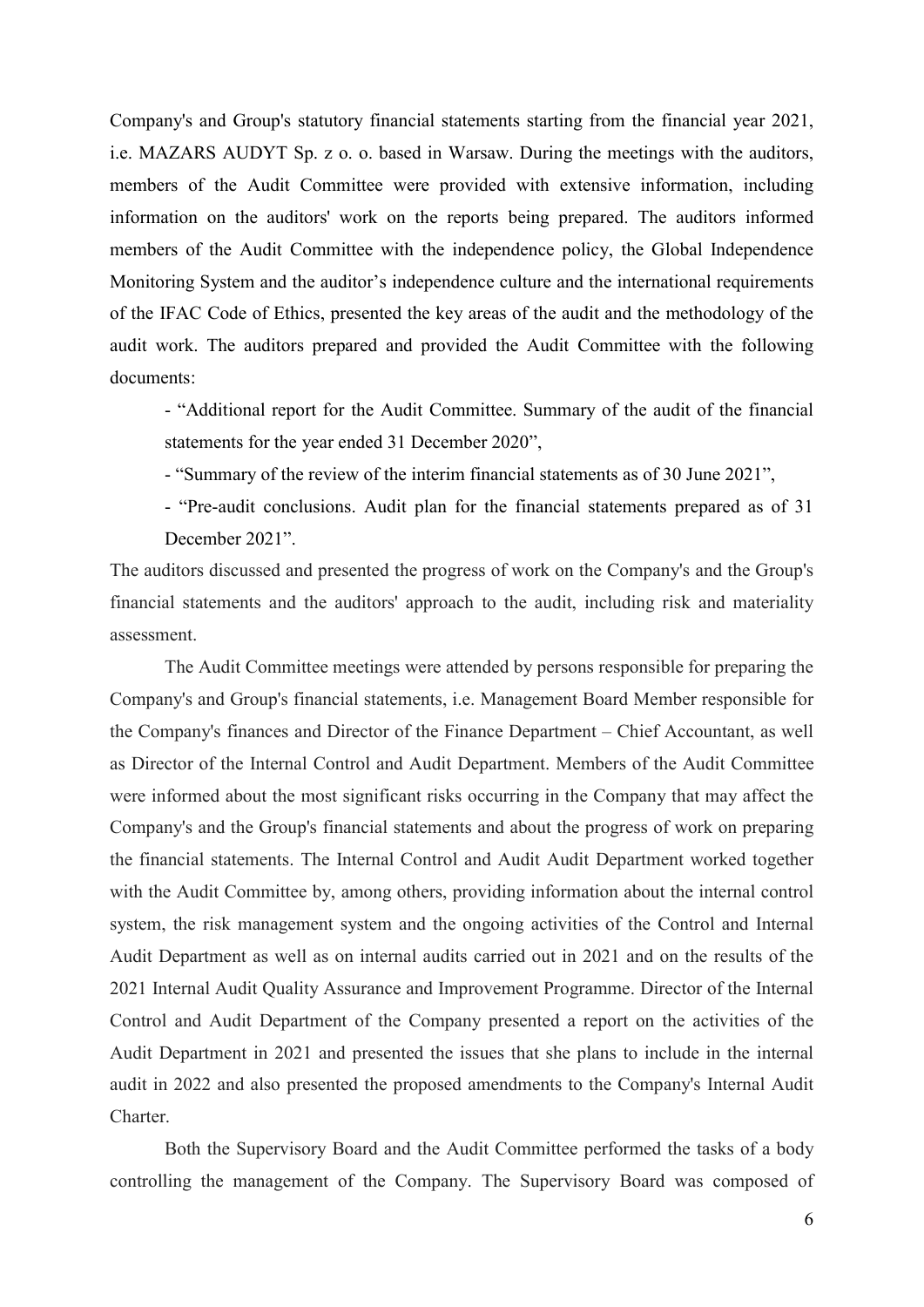persons with extensive experience and professionalism, who had the potential to thoroughly analyse information received from the Company. Independent Members of the Supervisory Board participating in its work made it possible to apply objective criteria for assessing the issues submitted for analysis by the Supervisory Board.

The Supervisory Board, as a group of experts, also performed advisory functions to the Management Board, by contributing its expertise and experience and offering support in the decisions taken.

The Supervisory Board reliably and effectively supervised the activities of the Management Board and therefore has a positive view of its activities in the financial year 2020.

### II. ASSESSMENT OF THE COMPANY'S STANDING ON A CONSOLIDATED BASIS, INCLUDING ASSESSMENT OF INTERNAL CONTROL, RISK MANAGEMENT AND COMPLIANCE SYSTEMS AND THE INTERNAL AUDIT **FUNCTION**

The Management Board of the Company is responsible for keeping accounts in accordance with the International Financial Reporting Standards (IFRS) approved by the International Accounting Standards Board (IASB) and for the internal control system and its effectiveness in the process of preparing financial statements. Substantive supervision over the process of preparing financial statements and periodic reports of the Company is performed by Member of the Management Board responsible for financial matters. In its dayto-day management of the Company and during preparation of periodic reports, the Management Board performs a periodic review of risk factors relevant to the Company on an ongoing basis throughout the financial year. In order to ensure reliability and correctness of the process of preparing and drawing up financial statements, a number of control mechanisms have been designed and implemented, which are an integral part of the reporting system. These mechanisms include, in particular, continuous verification of reporting data against books of account, analytical data and other documents as the basis for preparing financial statements as well as the applicable laws on accounting and preparation of financial statements.

The Company has in place appropriate procedures for preparing financial statements to ensure complete and correct accounting for all business transactions.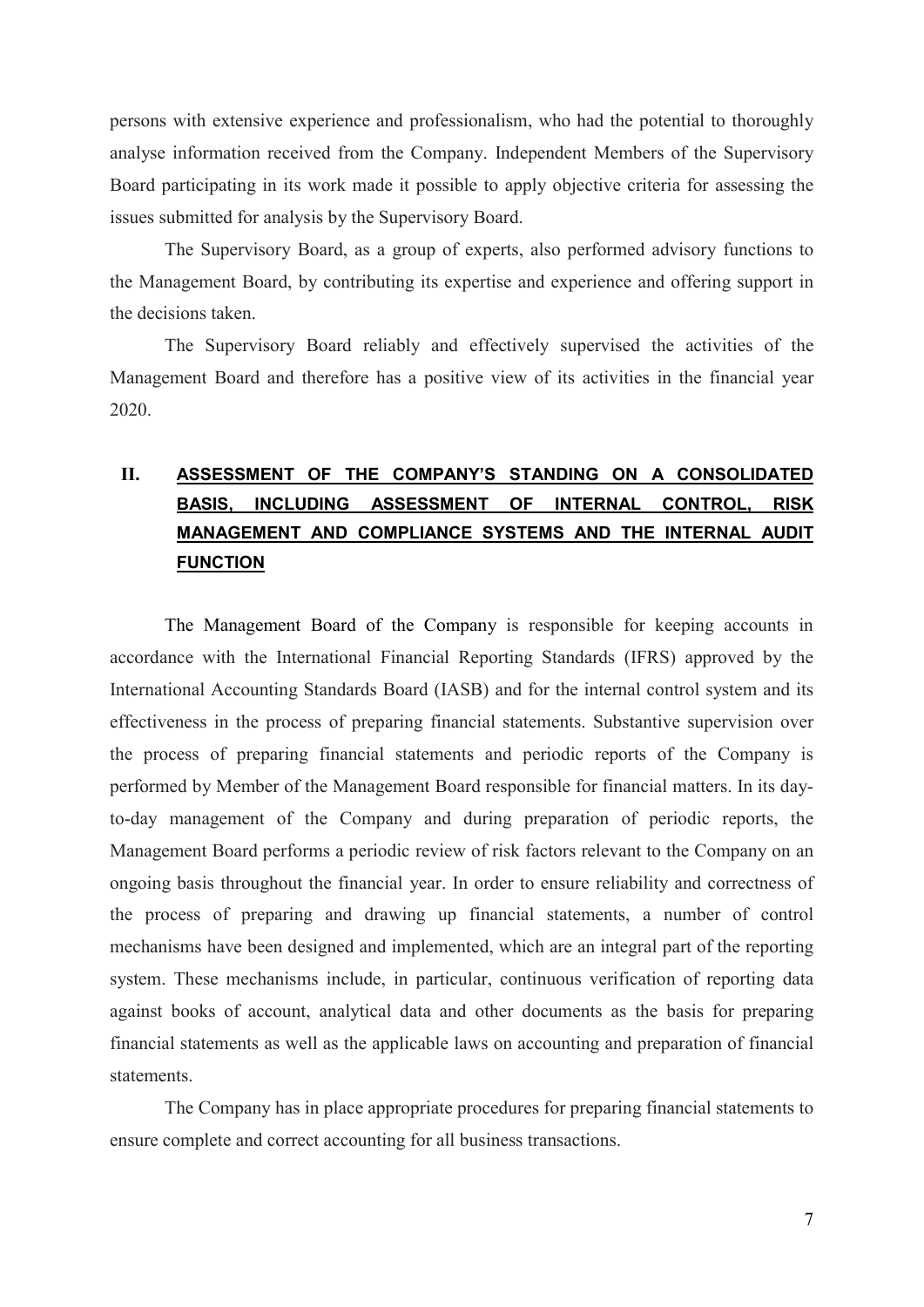Monitoring of the completeness of business transactions is supported by the V-desk document management system. Access to the document management system is provided to authorised employees of the Company within their competence.

The Company has implemented an investment procedure which makes it possible to fully supervise investments at each stage of their planning and implementation.

The Company also manages risk associated with financial reporting by regularly monitoring changes in applicable laws and regulations relating to reporting requirements and by preparing for their implementation well in advance. The finance and accounting team reporting to the Management Board Member responsible for finances of the Company and of the Group keeps abreast of changes required by applicable laws and regulations relating to stock market reporting requirements (including the International Financial Reporting Standards and the European Single Electronic Format).

In addition, the Company has in place a system of controlling the implementation of budget assumptions, which are prepared on many levels of operational activities, starting from planning and implementing budgets of individual departments and organisational units of the Company and of the Group and operating costs by cost centre and ending with consolidated financial statements for the entire Group.

Annual and semi-annual financial statements are independently audited and reviewed by the Company's auditor. The auditor presents audit results to the Company's management at summary meetings.

The Supervisory Bord assesses the Company's internal control procedures and significant risk management system as coherent, stable and efficient tools, which make it possible to significantly reduce the risks associated with day-to-day operations. At the same time, the Supervisory Board is aware that the Company should continuously take steps to strengthen its internal control system and eliminate any emerging threats, in particular those relating to correct functioning of the systems used by the Company.

The Company has implemented an integrated risk management system to support the management process at the strategic and operational level. The Company is aware of the risks associated with its operations and has implemented control mechanisms to manage the risks and to maintain them at an acceptable level, both in the production area and in other areas of activity. The Supervisory Board has a positive view of the internal control system and the significant risk management system operating in the Company in 2021 and believes that they reduce the main risks associated with the Company's operations.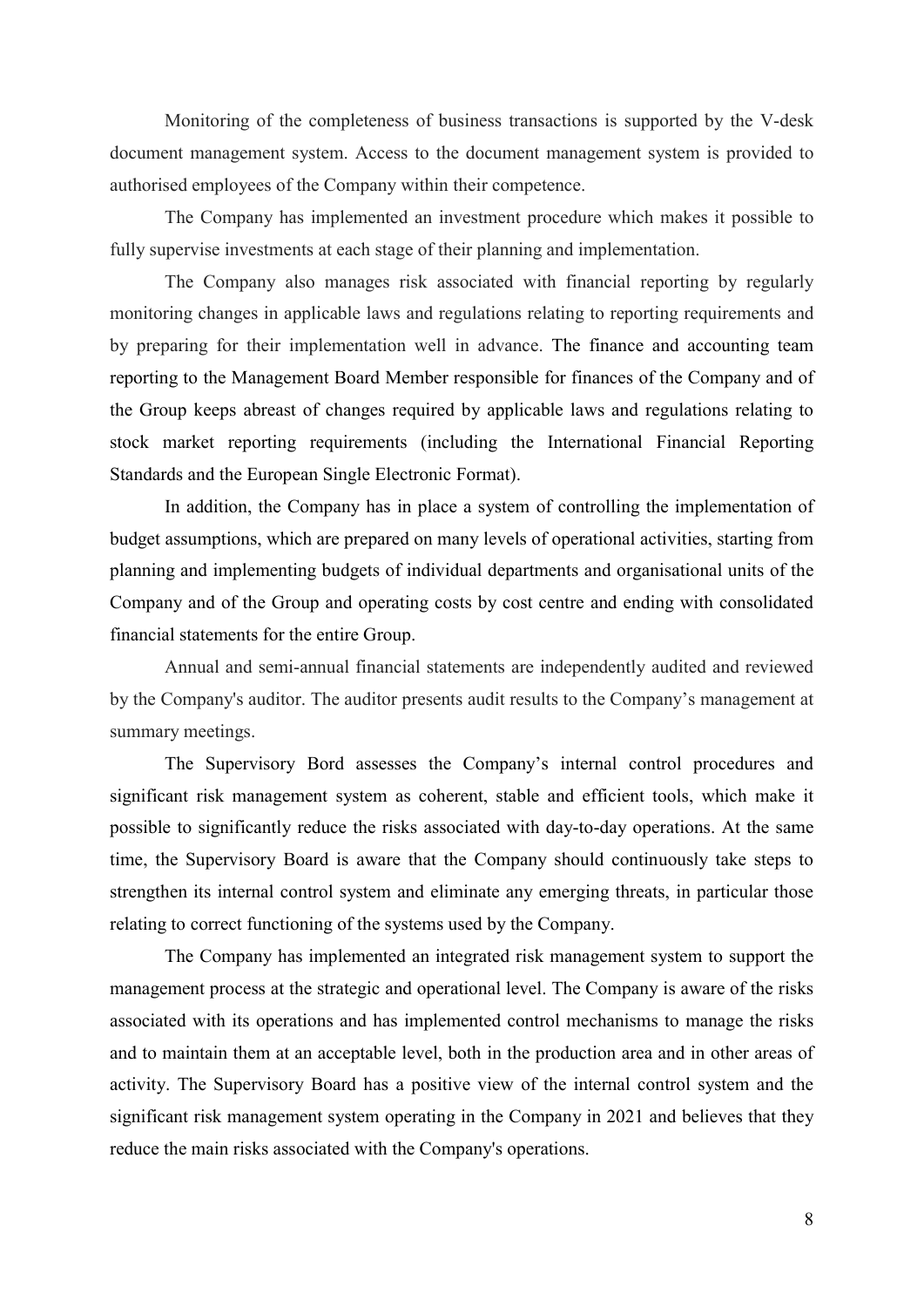The Company's compliance functions are performed by the Legal and Compliance Department, which monitors and informs the Company about changes in laws, potential effects of non-compliance with laws, internal regulations and standards of conduct adopted by the Company. The Legal and Compliance Department drafts internal legal regulations, assists in their implementation and staff training. The Compliance Policy of the FABRYKI MEBLI "FORTE" S.A. Group was adopted on 29 September 2021 by way of a resolution of the Company's Management Board. Its main assumptions are:

- to ensure that actions taken by FORTE comply with laws, internal regulations and ethical principles;

- to detect and report, mitigate and counteract the risk of non-compliance of actions taken by FORTE with laws, internal regulations or ethical principles;

- to eliminate irregularities related to FORTE's activities, i.e. any events occurring in the course of FORTE's operations that violate generally applicable laws, internal procedures in place at FORTE, other rules of conduct or good business practice.

In 2021, the Company developed and implemented numerous internal regulations and procedures to ensure that its operations comply with the applicable laws and FORTE's ethical standards. Among others, the following have been implemented: Procedure for reporting irregularities in the FABRYKI MEBLI "FORTE" S.A. Group, Procedure for dealing with reports of irregularities, Procedure for counteracting a conflict of interest, Procedure for protecting intellectual property in the FORTE Group, Anti-Corruption Guide and AML regulations i.e. Regulations on the procedure for counteracting money laundering and terrorist financing in place at FORTE. As part of the so-called cascade communication, all employees received information about the adopted internal regulations and were trained in the applicable procedures. At the end of 2021, a compliance risk analysis was carried out for the first time in individual areas of FORTE, in accordance with the compliance risk assessment methodology adopted by the Company.

At the same time, the Company's Management Board and management staff communicate to its employees, contractors, suppliers and other entities cooperating with FORTE that it complies with applicable laws and ethical standards described in laws or internal regulations, including the Code of Ethics.

The Company has an Internal Control and Audit Department, which, among other things, carries out audits aimed at reviewing the correctness of procedures and operating principles of the Company. The audit system operates in compliance with the International Standards for the Professional Practice of Internal Auditing (IIA), which is based on the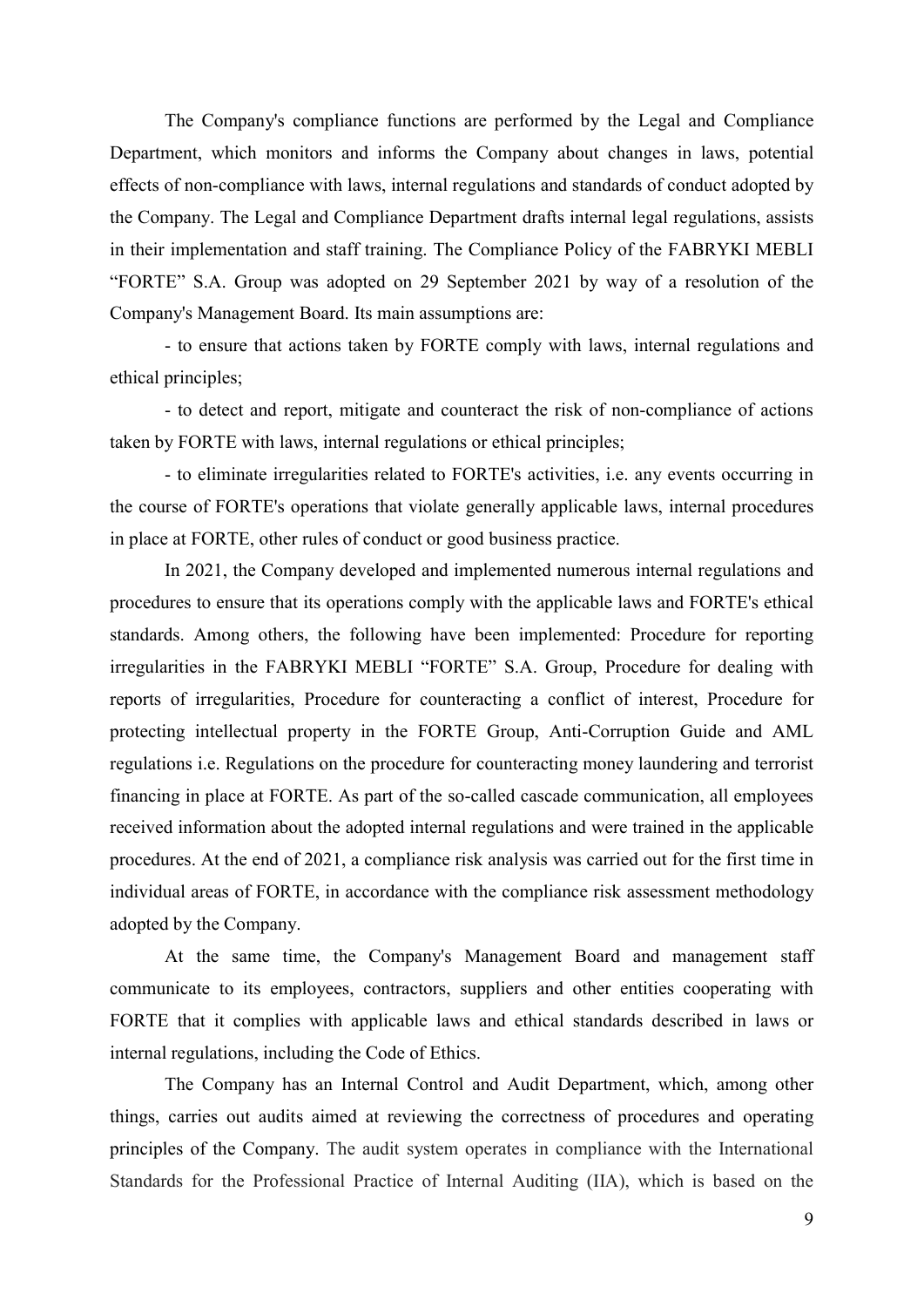principle of independence and may cover all areas of activity of the Company and of the Group. The Internal Control and Audit Department systematically examines and monitors control mechanisms and identifies potential risks in individual processes, as well as detects irregularities and deficiencies in relation to the applicable procedures. Rules of cooperation between the Internal Control and Audit Department and the Supervisory Board of the Company have been developed and implemented. Audit activities were carried out on the basis of the "Internal Audit Plan for 2021", which was approved by the Supervisory Board of the Company.

The Control and Internal Audit Department cooperates with the Audit Committee by, among others, providing information about the internal control system, risk management system, ongoing activities of the Internal Control and Audit Department and audit plans for a given calendar year.

In the opinion of the Supervisory Board, internal control, risk management, compliance and internal audit systems properly support the Company's operations.

# III. ASSESSMENT OF THE COMPANY'S COMPLIANCE WITH THE CORPORATE GOVERNANCE PRINCIPLES AND THE MANNER OF COMPLIANCE WITH THE DISCLOSURE OBLIGATIONS CONCERNING COMPLIANCE WITH THE CORPORATE GOVERNANCE PRINCIPLES DEFINED IN THE EXCHANGE RULES AND THE REGULATIONS ON CURRENT AND PERIODIC REPORTS PUBLISHED BY ISSUERS OF **SECURITIES**

The Supervisory Board assessed the manner in which the Company fulfils its disclosure obligations concerning compliance with the corporate governance principles defined in the Warsaw Stock Exchange Rules and the regulations on current and periodic report published by issuers of securities.

FABRYKI MEBLI "FORTE" S.A. adheres to corporate governance principles and fulfils its disclosure obligations set out in regulations concerning current and periodic information provided by issuers of securities. The Company has published in the EBI system a report on the scope of application of Best Practice 2021, which clearly shows that a vast majority of detailed principles is applied by the Company. In its document "STATEMENT ON THE APPLICATION OF CORPORATE GOVERNANCE PRINCIPLES BY FABRYKI MEBLI FORTE S.A. IN 2021" which is an integral part of the annual report for 2021, the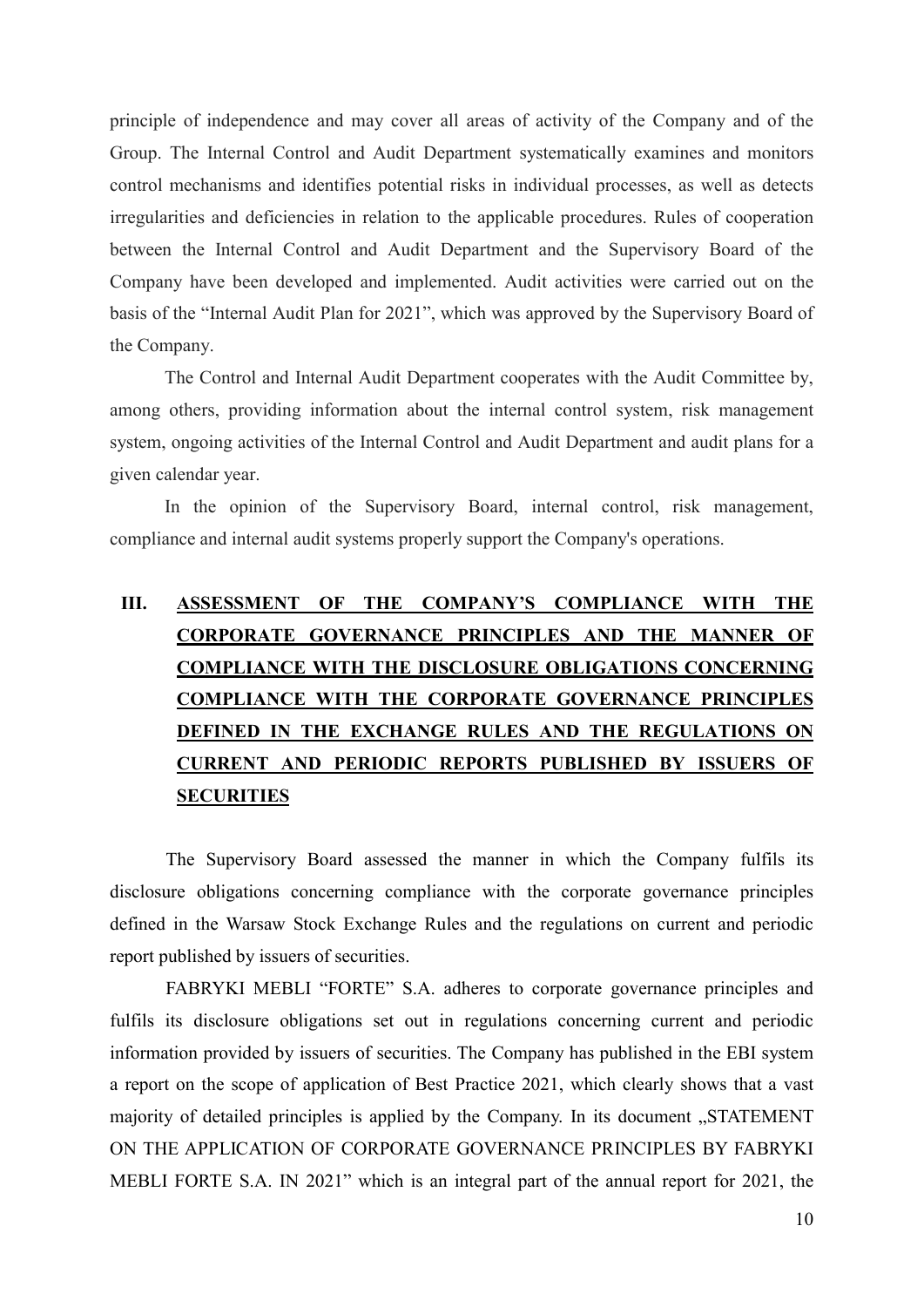Management Board of the Company, acting in accordance with the requirements of corporate governance principles, has specified an justified in detail principles of Best Practice 2021 are not applied.

The Company publishes on its website, under the "Corporate Governance" tab, information and documents listed in Best Practice 2021.

All current and periodic reports are transferred using the ESPI and EBI systems and are published on the website of FABRYKI MEBLI "FORTE" S.A.

In the opinion of the Supervisory Board, the Company properly and reliably fulfils its disclosure obligations concerning compliance with the corporate governance principles defined in the Warsaw Stock Exchange Rules and the regulations on current and periodic report published by issuers of securities. The Management Board has properly fulfilled its obligation to keep shareholders informed about significant events that had an impact on the Company's financial condition.

## IV. ASSESSMENT OF THE RATIONALITY OF EXPENSES INCURRED BY THE COMPANY AND THE GROUP, REFERRED TO IN PRINCIPLE 1.5, IN ACCORDANCE WITH PRINCIPLE 2.11.5 OF BEST PRACTICE 2021

The Company has in place the "Policy of FABRYKI MEBLI "FORTE" S.A. relating to charity and sponsorship activities" (the Charity Policy) adopted by the Management Board. As part of its Charity Policy, the Company's sponsorship and charity activities are primarily focused on initiatives aimed at levelling social differences and preventing social exclusion of children and young people who are particularly talented, in need of help and in a difficult life situation.

 The Company undertakes numerous initiatives and activities that support the broadly understood education and comprehensive development of the young generation. Its commitment to the development of culture and art manifests itself in supporting initiatives related to the development of culture or preservation of cultural and national heritage as well as in supporting cultural institutions and events, which are primarily located in the places where the Company conducts its business.

 FABRYKI MEBLI "FORTE" S.A. is active in the field of education and upbringing by cooperating with universities and secondary schools which educate future employees of the Company, as well as by providing financial assistance in equipping educational institutions or fostering research, teaching and scientific activities in the field of wood and furniture industry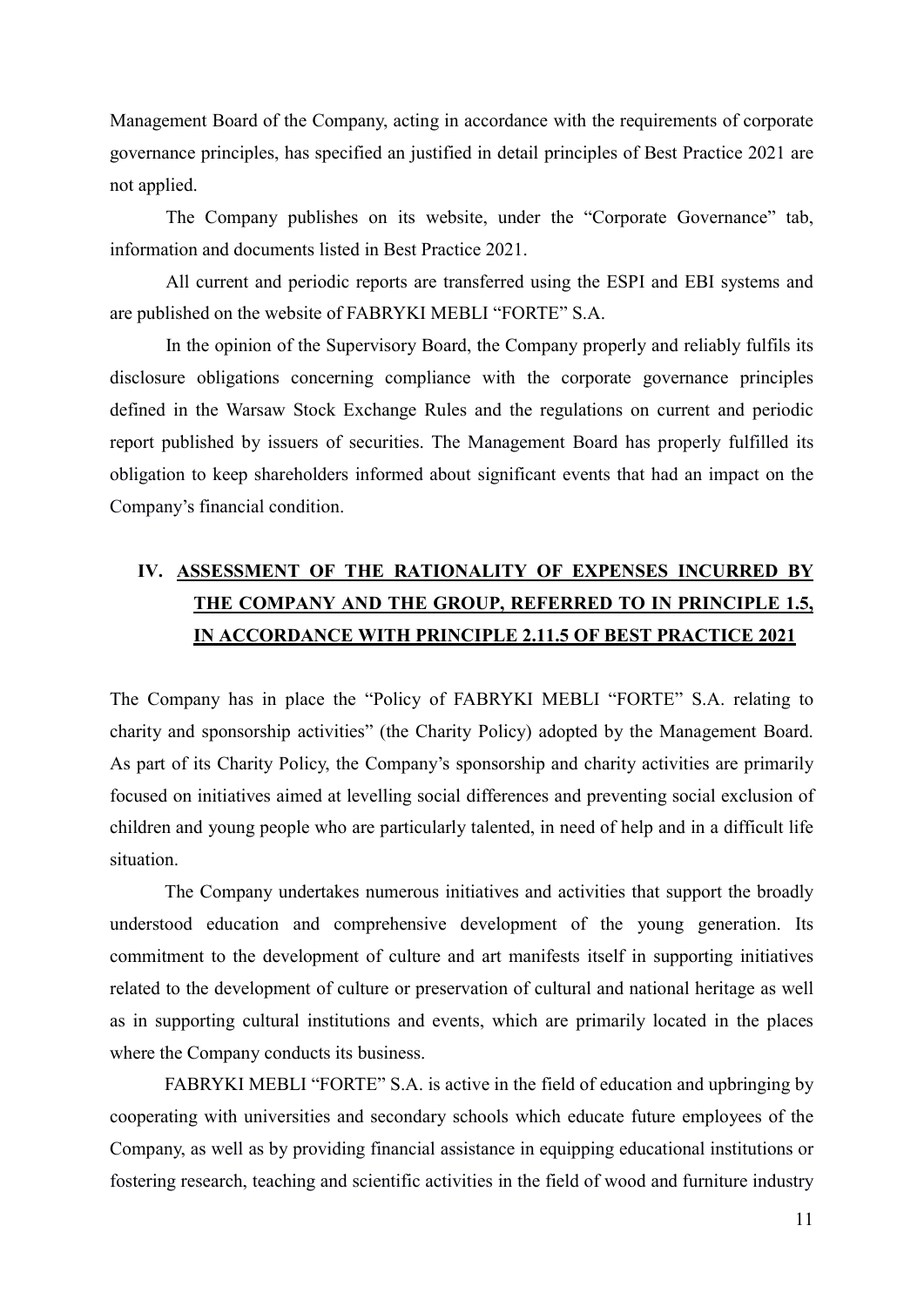development. FORTE has been cooperating for years with the Faculty of Wood Technology at the Warsaw University of Life Sciences, the Białystok University of Technology, the University of Management and Ecology and the WSB University in Warsaw. The "Your Strong Start" internship programme has been operating for years. Students have the opportunity to complete an internship in a selected area of the Company's operations (technical and technological production preparation, production, logistics, sales, purchasing and many others). Interns are provided with professional support, participate in specialist projects and enjoy independence in implementing tasks. The internships are paid. In 2021, 10 students participated in the internship programme.

Thanks to the Company's initiative and activity, cooperation with secondary schools has been established in order to support vocational education, particularly in the locations where FORTE runs its production activities. FORTE's patronage covers vocational classes in Ostrów Mazowiecka, Suwałki and Białystok, which currently have 336 pupils. In 2021, an industry dual class was established, in which young people are trained in the professions of mechatronics technician, CNC operator and locksmith. This new educational activity is related to the local market demand for the above-mentioned professions. FORTE has 6 pupils learning to work as mechatronics technicians, who spend two days each week at FORTE learning the profession in practice.

An important element of the Charity Policy is the "FORMY" cyclical project employee initiatives programme. It is an employee volunteering programme which activates employees in local communities and integrates them in joint action. As part of the "FORMY" project, each employee may apply for financial or in-kind support for their own project addressed to local communities where FORTE conducts its business. In 2021, the "FORMY" programme has made it possible to carry out nine projects for the benefit of local communities with a total value of over PLN 62 thousand.

A permanent element of the Company's charity activities is its long-term cooperation with the AMF "NASZA DROGA" FOUNDATION, which focuses its activities on exceptionally talented young people from the Ostrów Mazowiecka district. Thanks to the Company's support, it is possible to implement the Foundation's scholarship programme for young talented secondary school and university students.

FORTE does not forget about helping those in need – the excluded, the sick, the disabled, those in difficult life situation, therefore, in line with its mission, it supports activities that help such people.

In 2021, the Company spent approx. PLN 64 thousand (PLN 63,876.74) on charity